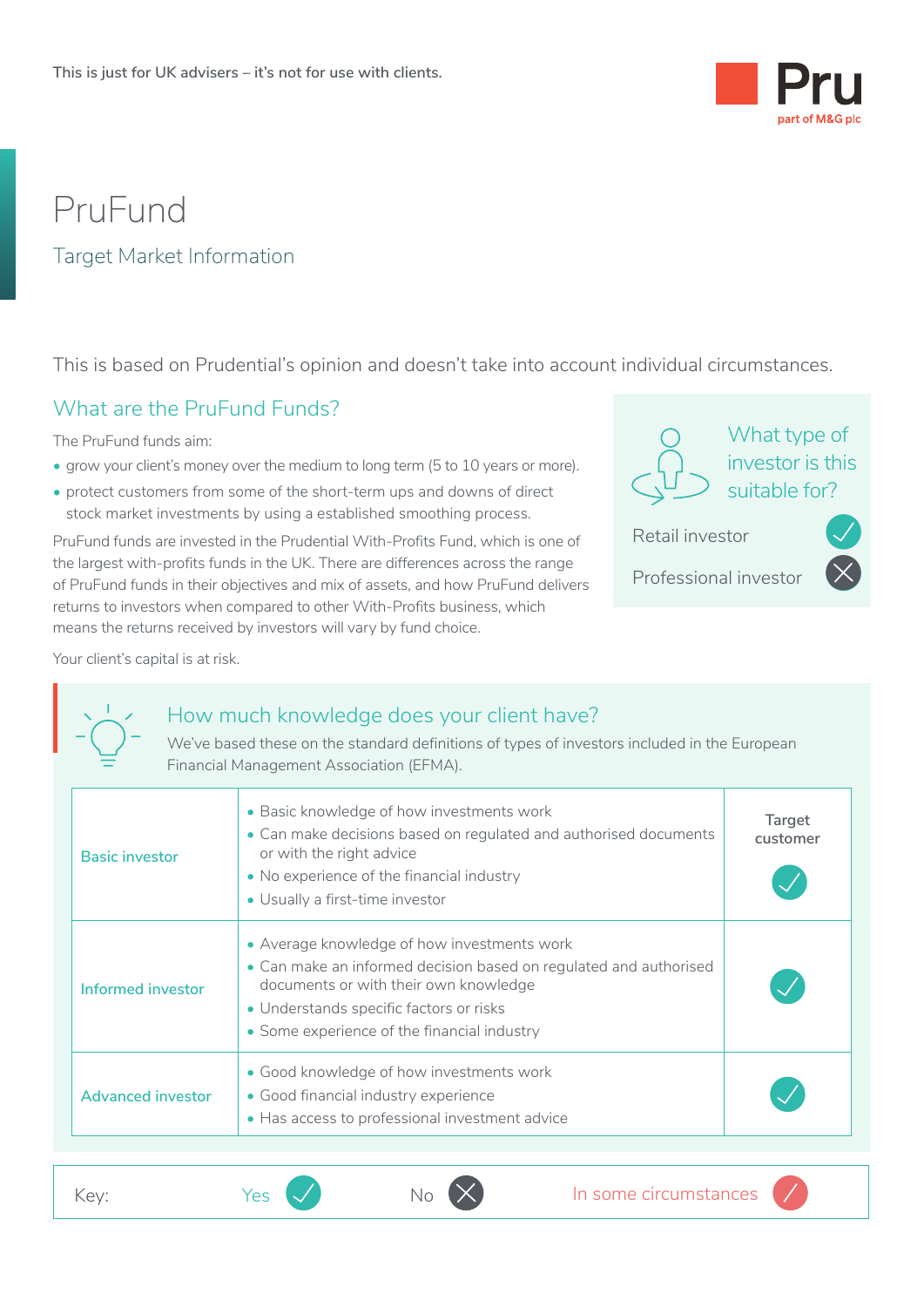#### What's your client's capacity to lose capital?

| You can offer this fund to a client who is able to lose<br>Clients can afford to<br>$\sqrt{}$<br>Unlimited<br>lose all capital.<br>all capital.                                                                                                       |  |
|-------------------------------------------------------------------------------------------------------------------------------------------------------------------------------------------------------------------------------------------------------|--|
|                                                                                                                                                                                                                                                       |  |
| Clients are looking to<br>keep their capital or<br>You can offer this fund to a client who is able to accept a<br>$\boldsymbol{\mathcal{J}}$<br>can afford to lose a<br>Limited<br>limited fall in capital.<br>certain amount, set by<br>the product. |  |
| You shouldn't offer this fund to a client that can't lose<br>Clients can't accept<br>$(\times$<br>None<br>capital. New capital and income quarantees on PruFund<br>any capital loss.<br>are currently unavailable.                                    |  |

#### What's your client's risk appetite?

This is Prudential's view of investment risk and may differ from others.

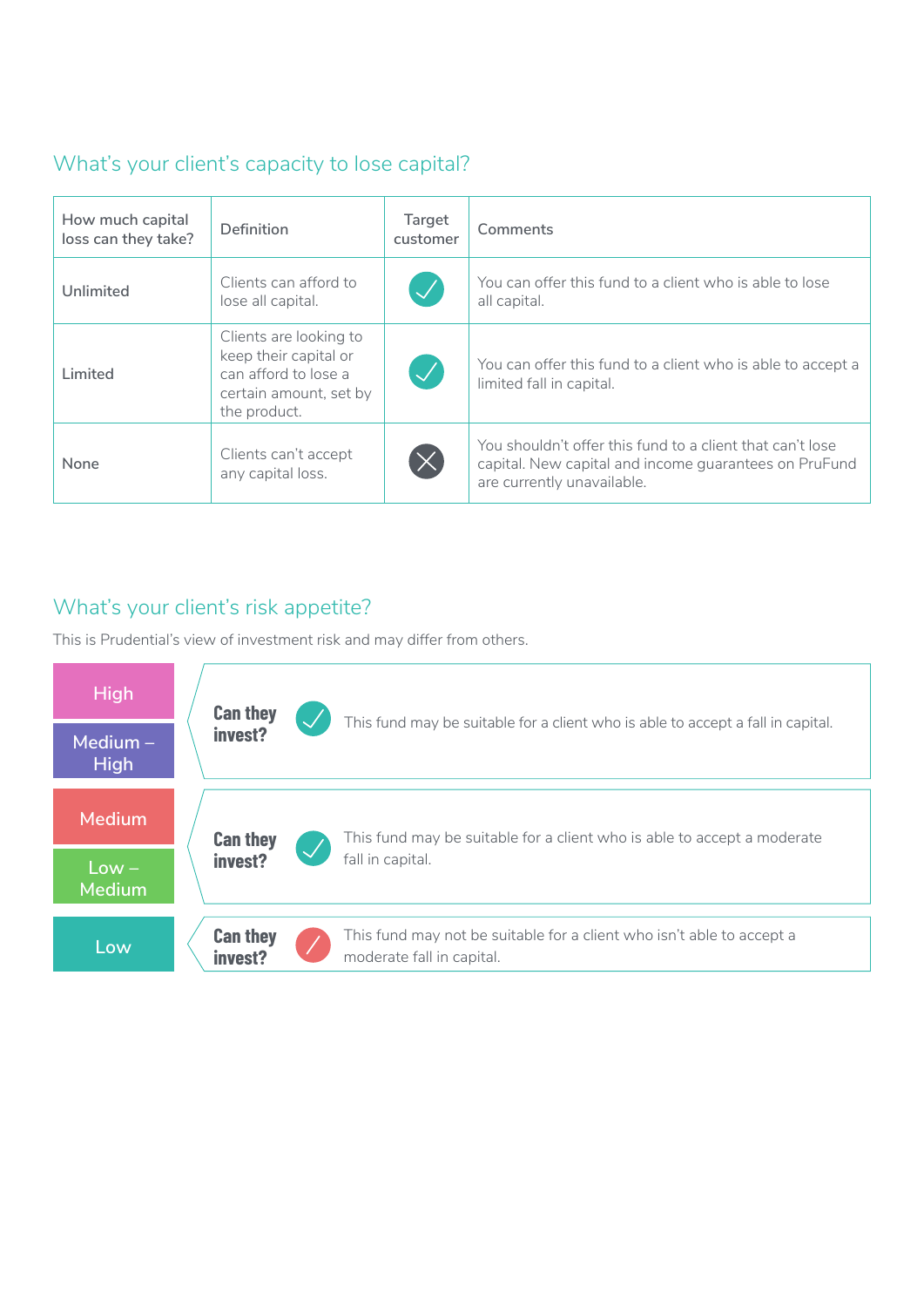## How does this product meet your client's objectives and needs?

| Preservation of capital |                         | You can offer this fund to a client who is able to lose all capital.                                                                                                                        |
|-------------------------|-------------------------|---------------------------------------------------------------------------------------------------------------------------------------------------------------------------------------------|
| Growth                  |                         | You can offer this fund to a client who is able to accept a limited fall in capital.                                                                                                        |
| Income                  | $\mathcal{\mathcal{A}}$ | PruFund may be used to generate income. Our onshore and offshore<br>investment bonds, ISA, Retirement Account and Trustee Investment Plan<br>wrappers allow regular and ad hoc withdrawals. |
| Time Horizon            |                         | The recommended holding period is 5 to 10 years or more.                                                                                                                                    |
| Maturity date           |                         | This is a fund and has no fixed maturity date.                                                                                                                                              |

### How do your clients invest in this product?

| <b>Execution Only</b> | This fund is available on an Execution Only basis. |
|-----------------------|----------------------------------------------------|
| Non-Advised           | This fund is available on a Non-Advised basis.     |
| Advised               | This fund is available on an Advised basis.        |
|                       |                                                    |



For more information, please contact your Prudential Account Manager.